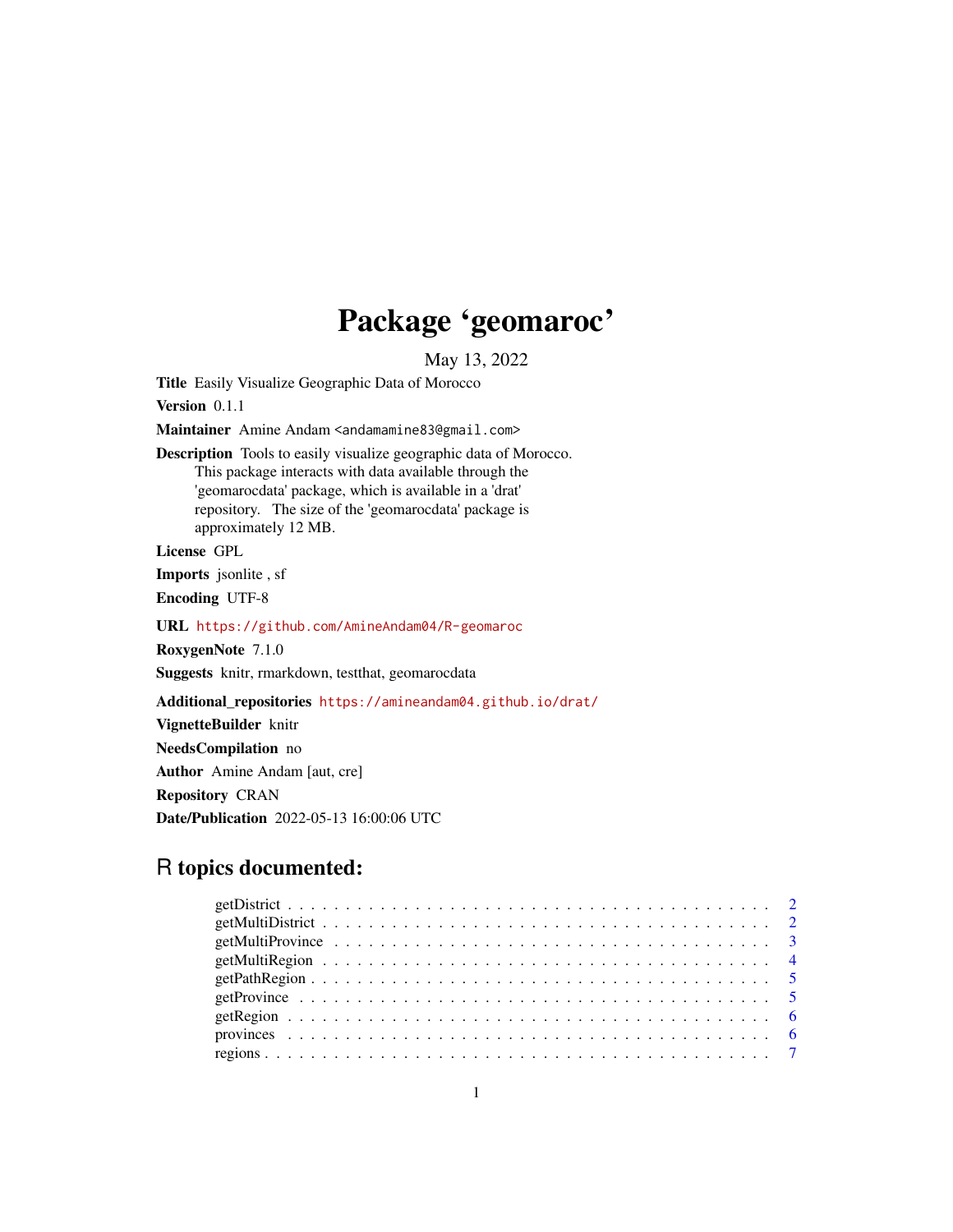#### <span id="page-1-0"></span>**Index** [8](#page-7-0) **8**

#### Description

Helps to plot the shape of districts within a province.

#### Usage

```
getDistrict(n_province = NULL, id = NULL)
```
#### Arguments

| n_province | The name of the province to plot. The notation should be respected. To get the |
|------------|--------------------------------------------------------------------------------|
|            | notation: provinces()                                                          |
| id         | the id of the province. To get the id of each province provinces()             |

#### Value

return a sf object

#### Examples

```
## Not run:
#Use DISTRICT name
prov=getDistrict("Casablanca")
plot(prov$coordinates)
#Use id
prov=getDistrict(id=141)
plot(prov$coordinates)
```
## End(Not run)

getMultiDistrict *Plot districts of multiple provinces*

#### Description

Helps to plot the shape of districts of multiple provinces.

#### Usage

```
getMultiDistrict(n_province = NULL, id = NULL)
```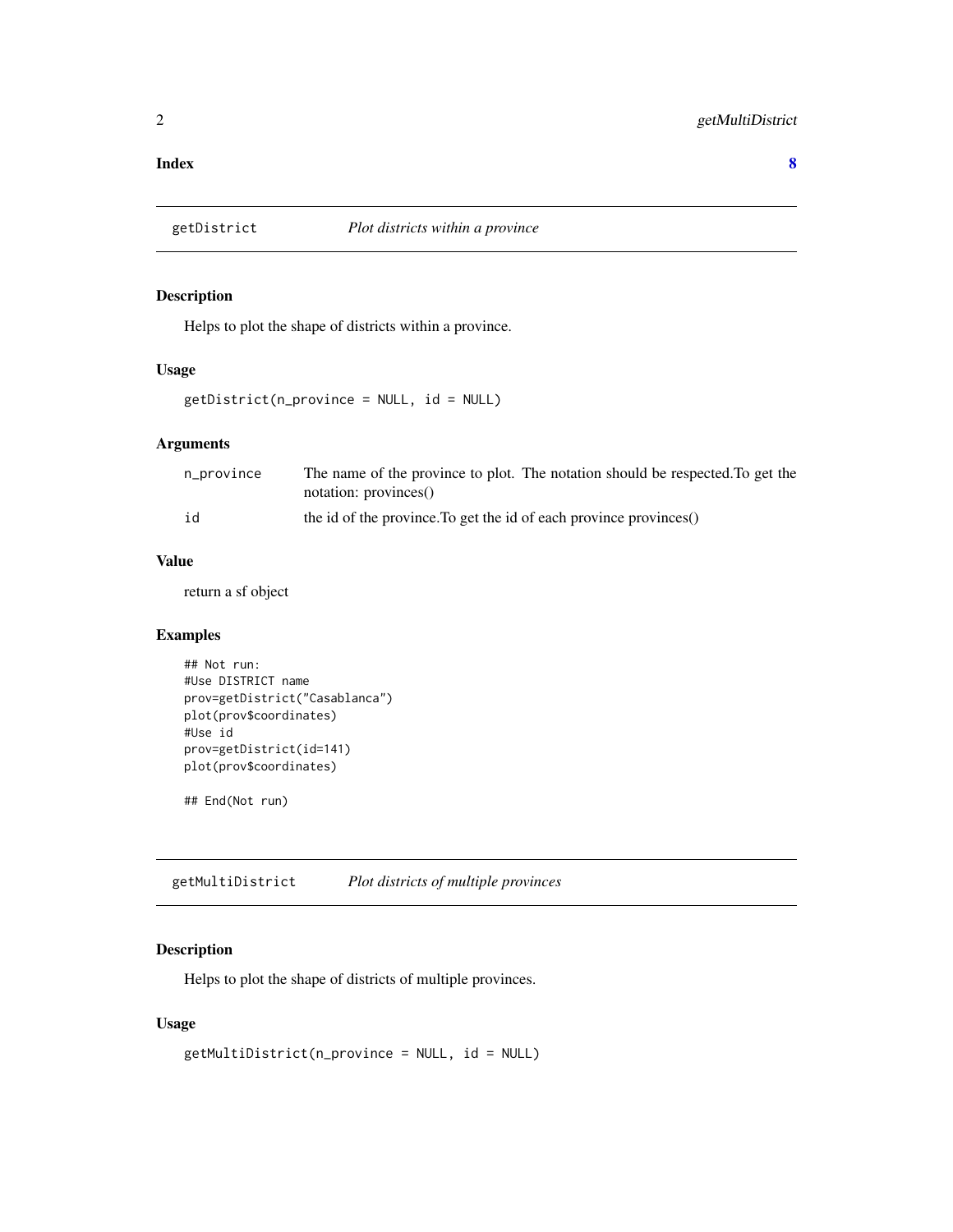#### <span id="page-2-0"></span>getMultiProvince 3

#### Arguments

| n_province | vector of The name of the province to plot. The notation should be respected. To<br>get the notation: provinces() |
|------------|-------------------------------------------------------------------------------------------------------------------|
| id         | vector of provinces id. Each province has an id. To get the id of each province :<br>provinees()                  |

#### Value

return a sf object

### Examples

```
## Not run:
prov=getMultiDistrict(c("Tanger-Assilah","Fahs-Anjra"))
plot(prov$coordinates)
prov=getMultiDistrict(id=c(227,511))
plot(prov$coordinates)
```
## End(Not run)

getMultiProvince *Plot multiple regions*

#### Description

Helps to plot the shape of multiple regions.

#### Usage

```
getMultiProvince(n_region = NULL, id = NULL)
```
#### Arguments

| $n$ _region | vector of the name of the regions to plot. The notation should be respected. To<br>get the notation execute: regions() |
|-------------|------------------------------------------------------------------------------------------------------------------------|
| id          | vector of regions id. Each region has an id. To get the id of each region please<br>execute : regions()                |

### Value

return a sf object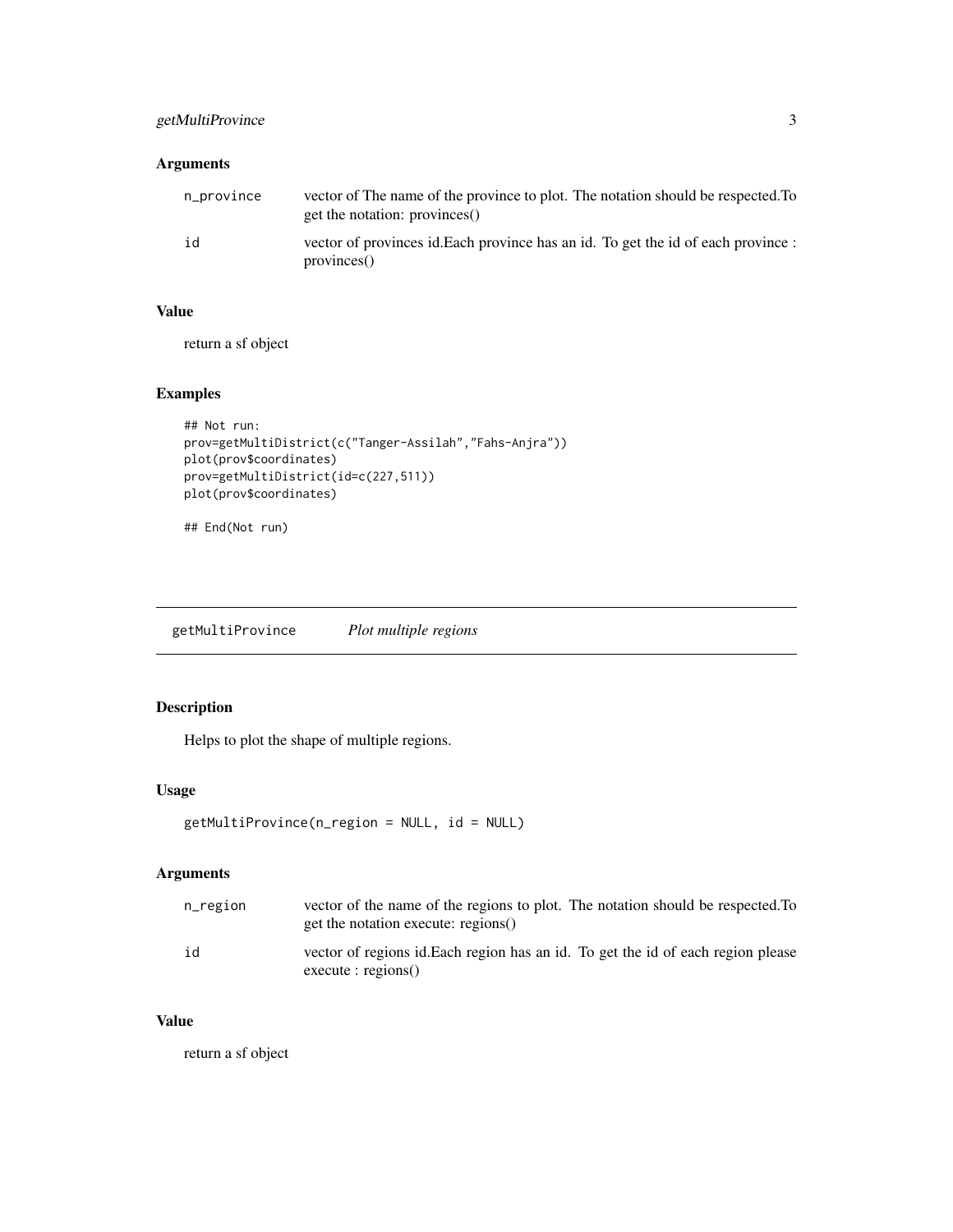#### Examples

```
## Not run:
# Plot two regions :Casablanca-Settat and Rabat-Sale-Kenitra
regions=getMultiProvince(c("Casablanca-Settat","Rabat-Sale-Kenitra"))
plot(regions$coordinates)
#Plot provinces of Oriental and Tanger-Tetouan-AL-Hoceima
regions=getMultiProvince(id=c(1,2))
plot(regions$coordinates)
## End(Not run)
```
getMultiRegion *Plot multiple regions*

#### Description

Helps to plot the shape of multiple regions.

#### Usage

```
getMultiRegion(name = NULL, id = NULL)
```
#### Arguments

| name | vector of the name of the regions to plot. The notation should be respected. To<br>get the notation execute: regions() |
|------|------------------------------------------------------------------------------------------------------------------------|
| id   | vector of regions id. Each region has an id. To get the id of each region please<br>execute : regions()                |

#### Value

return a sf object

#### Examples

```
## Not run:
#Plot two regions :Casablanca-Settat and Laayoune-Sakia-El-Hamra
regions=getMultiRegion(c("Eddakhla-Oued-Eddahab","Laayoune-Sakia-El-Hamra"))
plot(regions$coordinates)
#Plot the map of Morocco
mar=getMultiRegion(id=1:12)
plot(mar$coordinates)
```
## End(Not run)

<span id="page-3-0"></span>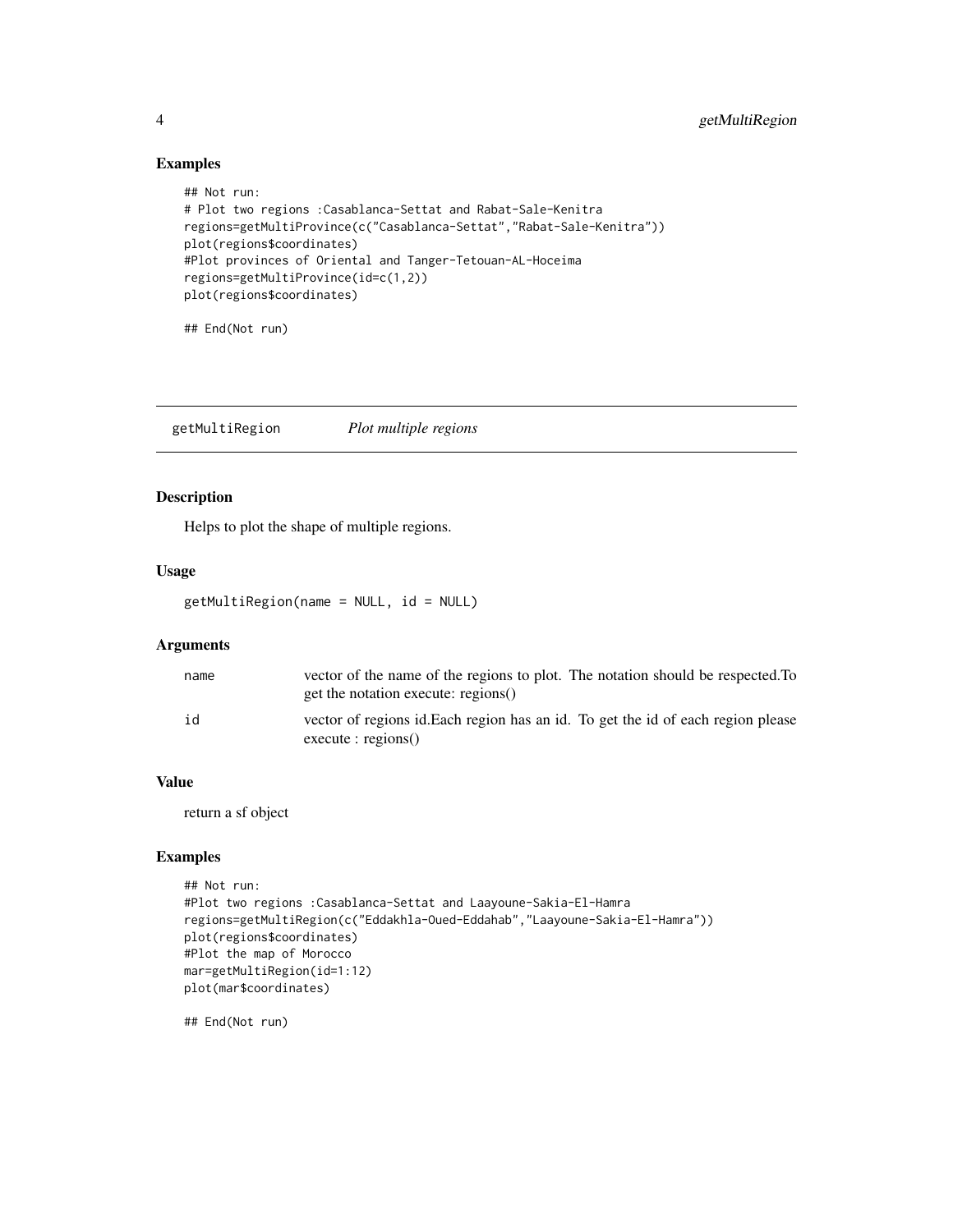<span id="page-4-0"></span>getPathRegion *Internal function*

#### Description

Internal function

#### Usage

getPathRegion(n\_region = NULL, id = NULL)

#### Arguments

| n_region | name         |
|----------|--------------|
| id       | id of region |

| getProvince |
|-------------|
|             |

Plot provinces within a region

#### Description

Helps to plot the shape of provinces within a region.

#### Usage

getProvince(n\_region = NULL, id = NULL)

#### Arguments

| n_region | The name of the region to plot. The notation should be respected. To get the |
|----------|------------------------------------------------------------------------------|
|          | notation : regions()                                                         |
| id       | Each region has an id. To get the id of each region : regions()              |

#### Value

return a sf object

#### Examples

```
## Not run:
#Use region name
region=getProvince("Tanger-Tetouan-Al-Hoceima")
plot(region$coordinates)
#Use id
region=getProvince(id=1) #Don't forget getRegion(id=1) not getRegion(1)
plot(region$coordinates)
```
## End(Not run)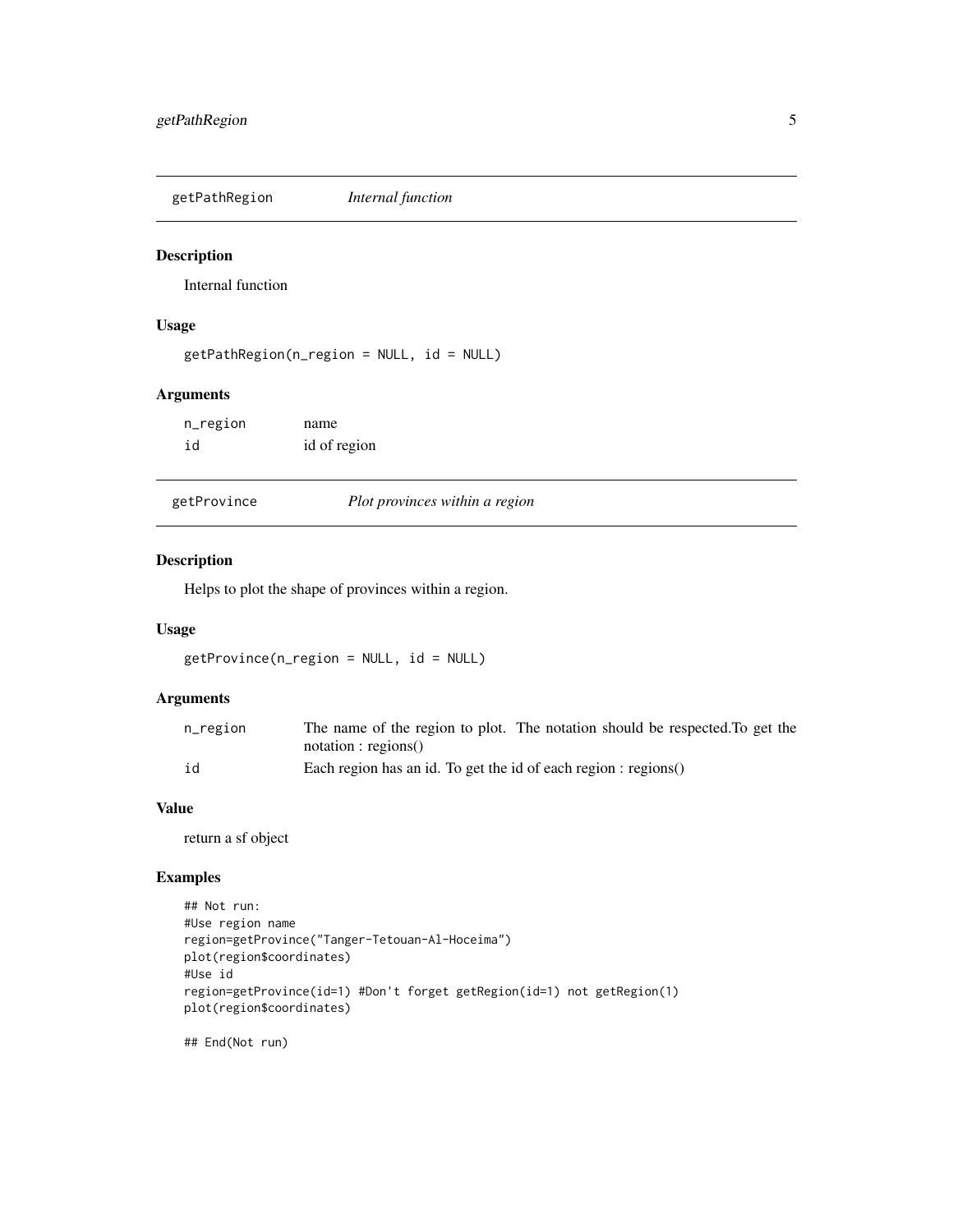<span id="page-5-0"></span>

#### Description

plot the shape of each region

#### Usage

getRegion(name = NULL, id = NULL)

#### Arguments

| name | The name of the region to plot. The notation should be respected. To get the   |
|------|--------------------------------------------------------------------------------|
|      | notation execute: regions()                                                    |
| id   | Each region has an id. To get the id of each region please execute : regions() |

#### Value

return a sf object

#### Examples

## Not run:

```
region=getRegion("Tanger-Tetouan-Al-Hoceima") #Use region name
#plot(region$coordinates)
region=getRegion(id=1) # use id
plot(region$coordinates)
```
## End(Not run)

provinces *Notation : provinces*

#### Description

Hepls to respect the notation and to get the id and the name of each province

#### Usage

```
provinces()
```
#### Value

return a dataframe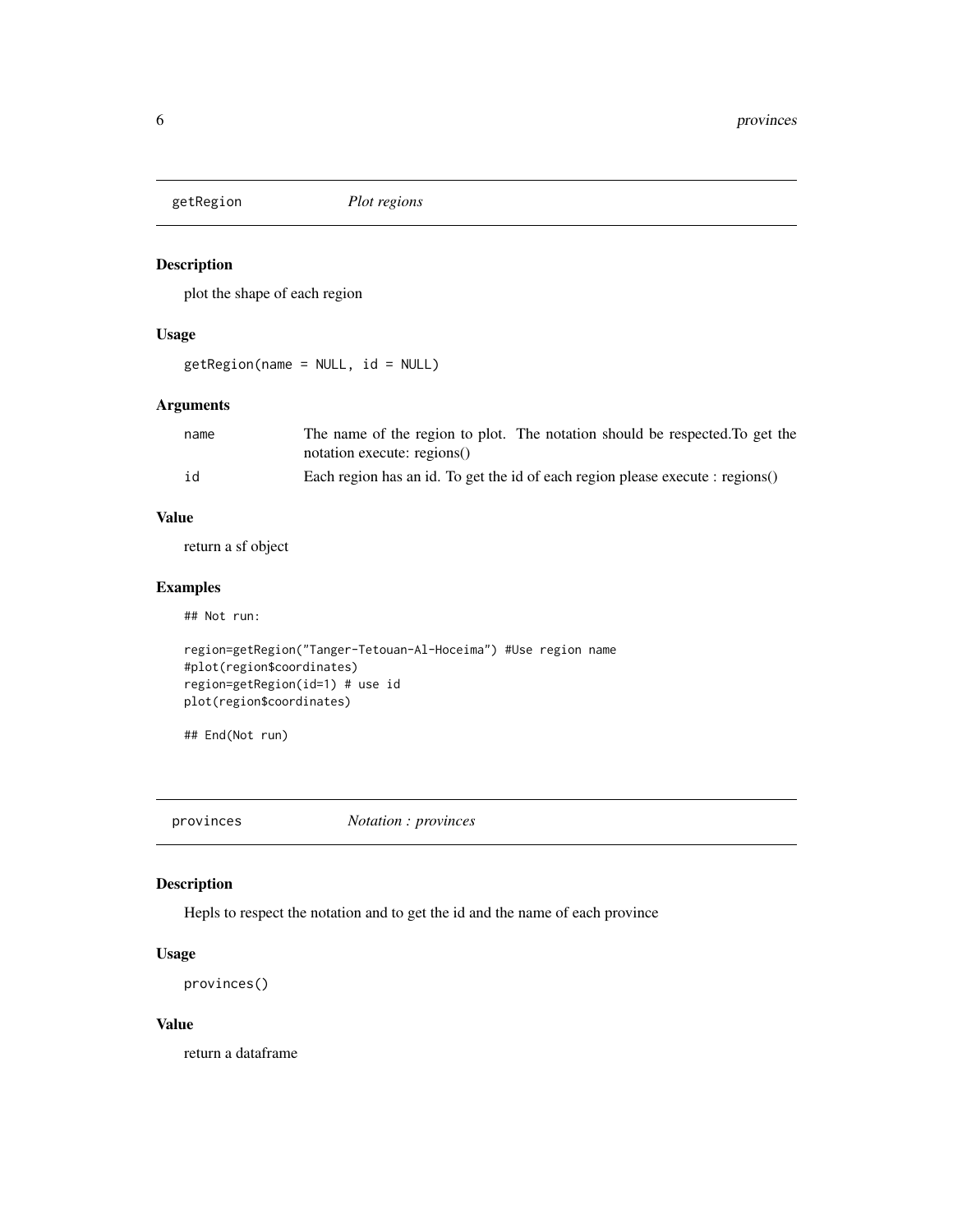#### <span id="page-6-0"></span>regions and the contract of the contract of the contract of the contract of the contract of the contract of the contract of the contract of the contract of the contract of the contract of the contract of the contract of th

#### Examples

## Not run: province=provinces() province

## End(Not run)

regions *Notation : regions*

## Description

Hepls to respect the notation and to get the id and the name of each region

#### Usage

regions()

#### Value

return a dataframe

# Examples

## Not run: region=regions() region ## End(Not run)